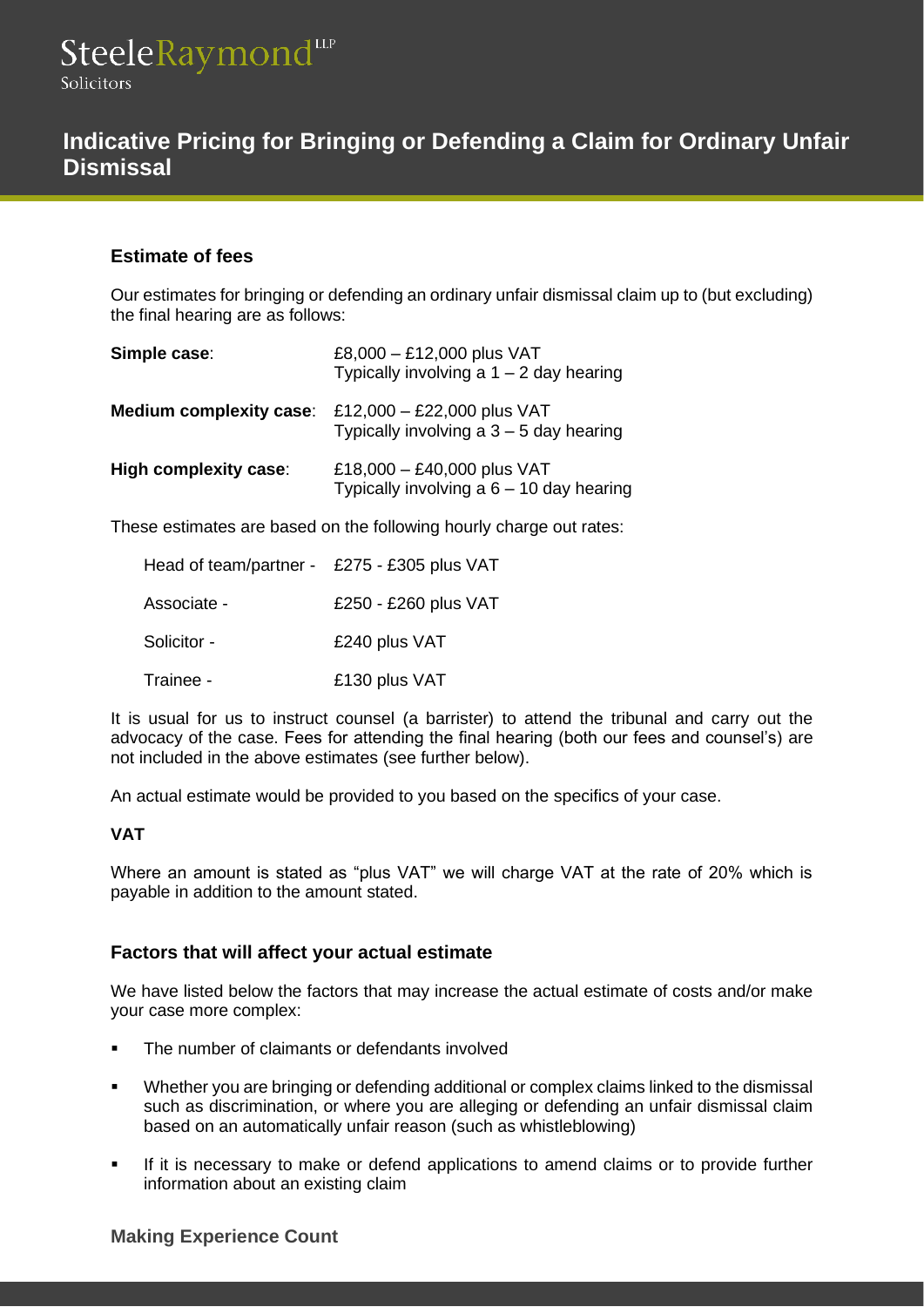- Defending claims that are brought by litigants in person
- Bringing or defending a case that involves a breach of contract claim against the claimant
- **•** If complex preliminary issues need to be determined prior to the final hearing, such as whether the claimant is disabled
- **EXECT** If we need to obtain expert evidence (such as a medical report)
- **■** If we need to make or respond to applications made to the tribunal prior to the final hearing
- The number of witnesses and documents
- If your witnesses are reluctant or refuse to attend the final hearing
- If you do not provide relevant information to us in a complete or timely manner or if relevant documents are not provided to us in one go, either by you or by the other party
- Documentation to finalise settlement being reached at any stage of the case
- **•** If any hearings (whether preliminary or final) are adjourned
- If counsel needs to be instructed prior to the final hearing (for example, to advise on complex matters or to attend a preliminary hearing)
- **■** If additional documents are required by the tribunal for the final hearing (such as a cast list of the names and roles of the key individuals)
- **■** If additional hearings are necessary to deal with remedy (what should actually be awarded to a claimant who wins their case)
- Making or defending a costs application

# **Key stages**

The fees set out above cover the work in relation to the following key stages of a claim:

- Taking your initial instructions, reviewing the papers and advising you on merits and likely compensation and risks (this is likely to be revisited throughout the matter and will be subject to change)
- Entering into pre-claim conciliation where this is mandatory to explore whether a settlement can be reached
- Preparing the claim or response and submitting this to the tribunal
- Reviewing and advising on claim or response from other party
- Exploring settlement and negotiating settlement throughout the process
- **•** Preparing for and attending a preliminary hearing (excluding any counsel's fees)
- Exchanging documents with the other party
- Reviewing documents received from the other party

#### **steeleraymond.co.uk**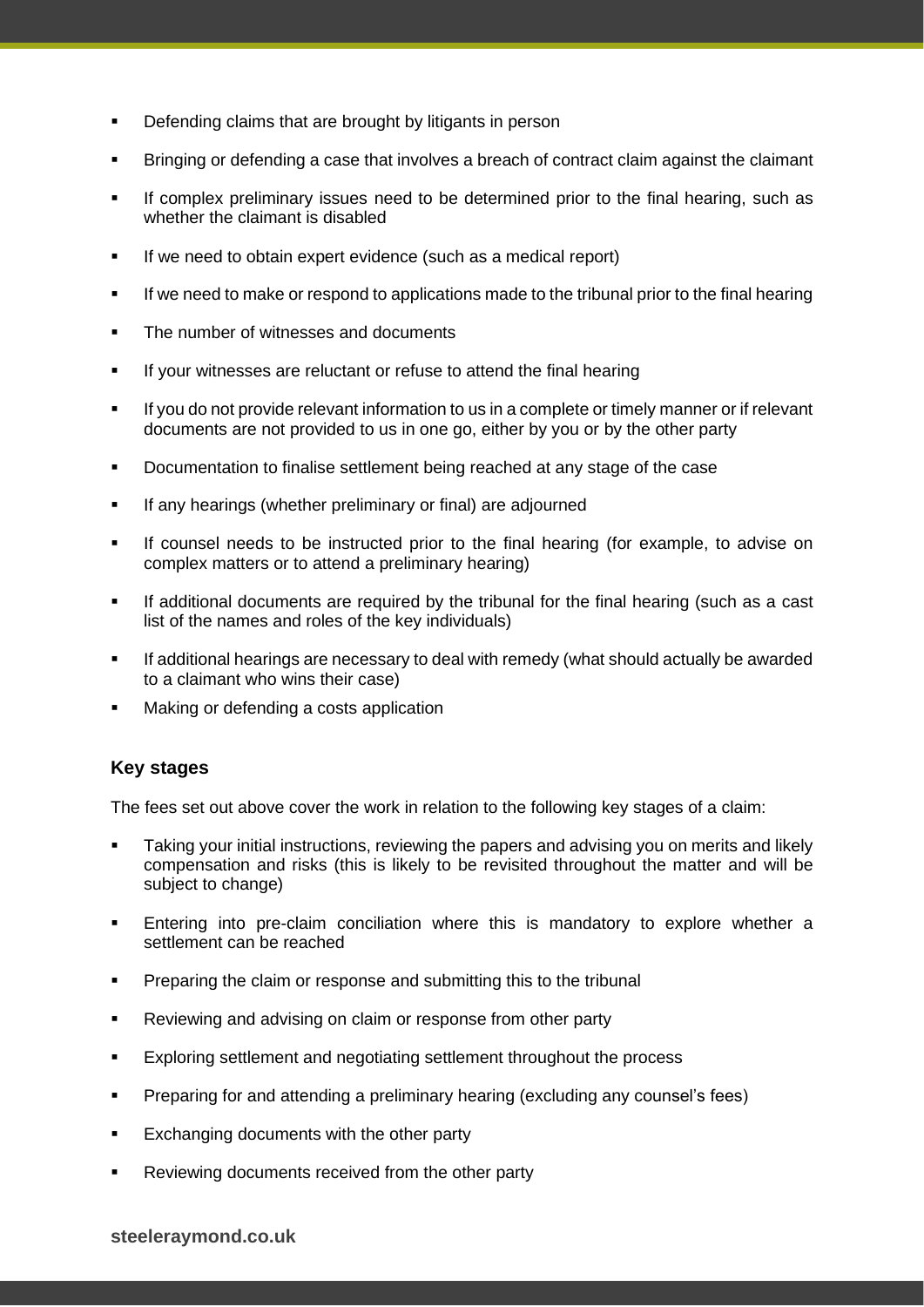- Taking witness statements, drafting statements and agreeing their content with witnesses
- Reviewing and advising on the other party's witness statements
- **•** Preparing and agreeing a bundle of documents for the final hearing
- Preparing or considering a schedule of loss
- Agreeing a list of issues and chronology for the tribunal
- **•** Preparation for the final hearing, including instructions to counsel to represent you at the final hearing

The stages set out above are an indication only and if some of the stages above are not required, the fee will be reduced. You may wish to handle the claim yourself and only have our advice in relation to some of the stages. This can also be arranged based on your individual needs.

## **What is not included in our estimates?**

The estimates set out above do not include the following:

#### **1. Our fees for attending the final hearing**

There will be an additional charge (based on our hourly rates) for a trainee, qualified solicitor or partner to attend the final hearing.

The additional cost of our attendance will depend upon the solicitor responsible for your case and their availability, the complexity of the claim and your preference as to who you want to attend with you. Our hourly rates are:

| Head of team/partner - £275 - £305 plus VAT |                      |
|---------------------------------------------|----------------------|
| Associate -                                 | £250 - £260 plus VAT |
| Solicitor -                                 | £240 plus VAT        |
| Trainee -                                   | £130 plus VAT        |

#### **2. Disbursements**

Disbursements are costs related to your matter that are payable to third parties, such as counsel's fees. We handle the payment of disbursements on your behalf to ensure a smoother process.

Counsel's fees for preparing for and attending the final hearing will vary according to the experience and seniority of the barrister being instructed, the complexity of the case, the number of days that the hearing takes and their travel costs. However, as a general indication, counsel's fees are typically made up of a brief fee for preparing for and attending the first day of the tribunal hearing in the region of £3,000 - £5,000 plus VAT, plus a refresher fee of  $£2,000 - £2,500$  plus VAT for each additional day the hearing lasts.